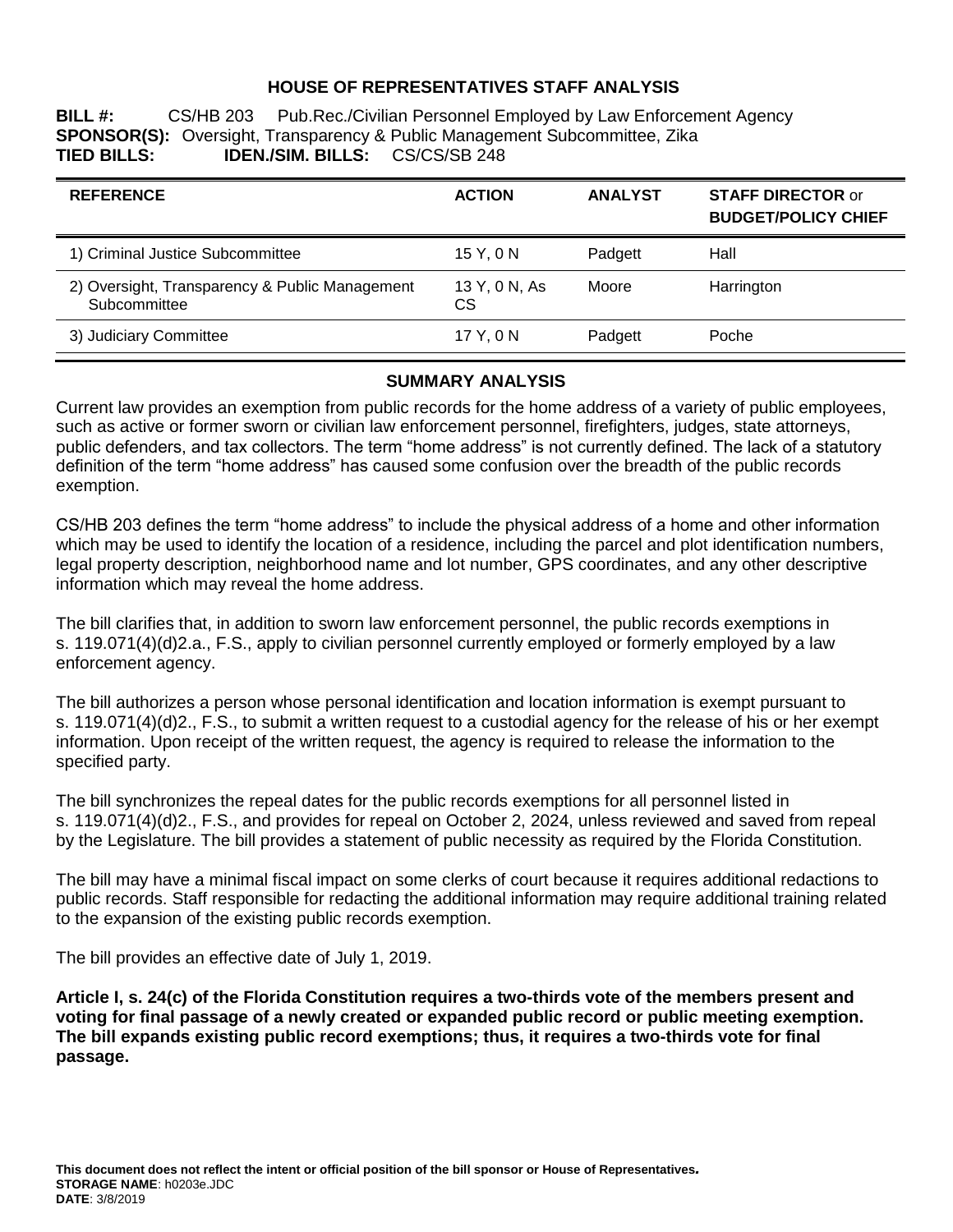## **FULL ANALYSIS**

# **I. SUBSTANTIVE ANALYSIS**

# A. EFFECT OF PROPOSED CHANGES:

## **Background**

### Public Records

Article I, section 24(a) of the Florida Constitution sets forth the state's public policy regarding access to government records. The section guarantees every person a right to inspect or copy any public record of the legislative, executive, and judicial branches of government. The Legislature, however, may provide by general law for exemption from public records requirements provided the exemption passes by two-thirds vote of each chamber, states with specificity the public necessity justifying the exemption (public necessity statement), and is no broader than necessary to meet its public purpose.<sup>1</sup>

The Florida Statutes also address the public policy regarding access to government records. Section 119.07(1), F.S., guarantees every person a right to inspect and copy any state, county, or municipal record, unless the record is exempt. Furthermore, the Open Government Sunset Review Act<sup>2</sup> provides that a public record exemption may be created or maintained only if it serves an identifiable public purpose and the "Legislature finds that the purpose is sufficiently compelling to override the strong public policy of open government and cannot be accomplished without the exemption."<sup>3</sup> In addition, the exemption may be no broader than is necessary to meet one of the following purposes:

- Allow the state or its political subdivisions to effectively and efficiently administer a governmental program, which administration would be significantly impaired without the exemption;
- Protect sensitive personal information that, if released, would be defamatory or would jeopardize an individual's safety; however, only the identity of an individual may be exempted under this provision; or
- Protect trade or business secrets. $4$

Pursuant to s. 119.15(3), F.S., a new public records exemption or substantial amendment of an existing public records exemption is repealed on October 2 of the fifth year following enactment, unless the Legislature reenacts the exemption.

## Agency Personnel Information

Section 119.071(4)(d)2., F.S., provides exemptions from public records requirements for certain personal identifying and location information of a variety of public employees including, but not limited to, active or former:

- Sworn or civilian law enforcement personnel,
- Correctional officers,
- Firefighters,
- Judges,
- State attorneys and assistant state attorneys,
- Public defenders and assistant public defenders, and
- Tax collectors.

The specific information that is protected for each employee group varies, but generally includes the employees' home addresses, telephone numbers, dates of birth, and photographs. The exemptions also protect certain information related to the employees' spouses and children.

**STORAGE NAME**: h0203e.JDC **PAGE: 2 DATE**: 3/8/2019

 $\overline{a}$ 1 Art. I, s. 24(c), Fla. Const.

 $2$  S. 119.15, F.S.  $3$  S. 119.15(6)(b), F.S.

*<sup>4</sup> Id.*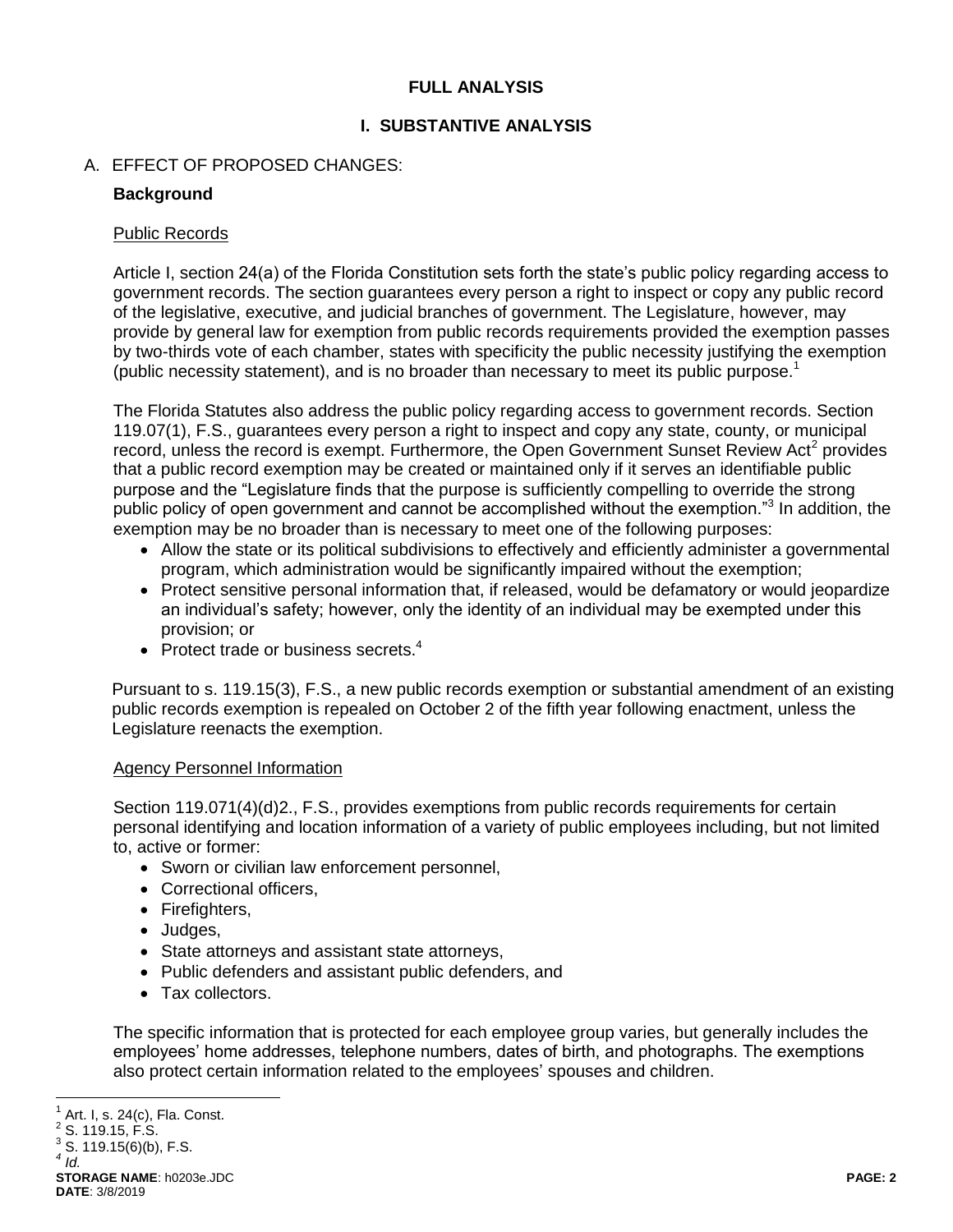The term "telephone number" is defined to include home telephone numbers, personal cellular telephone numbers, personal pager telephone numbers, and telephone numbers associated with personal communication devices.<sup>5</sup>

However, the term "home address" is not defined. The lack of a definition has caused some confusion over the breadth of the public records exemption. While it is clear the numerical address is exempt from disclosure, additional information which can lead to the location of a property has not been consistently redacted. For example, deeds, mortgages, contractor liens, and other documents are readily available in official records maintained by the clerk of court and searchable online. While the physical address may be redacted from a mortgage document, other information such as the parcel and plot identification numbers and legal property description may remain unredacted. This property information can be cross-referenced with information available from the property appraiser's office to accurately determine the location of the residence of a person whose home address is exempt under current law.

Under current law, a majority of the public records exemptions for different public employee groups listed in s. 119.071(4)(d)2., F.S., are scheduled to be repealed between 2019 and 2023, unless reviewed and saved from repeal through reenactment by the Legislature.

# **Effect of Proposed Changes**

CS/HB 203 defines the term "home address" to include the physical address of a home and other information which may be used to identify the location of a residence, including the parcel and plot identification numbers, legal property description, neighborhood name and lot number, GPS coordinates, and any other descriptive information which may reveal the home address.

The bill also clarifies that the public records exemption for certain personal identification and location information that applies to sworn law enforcement personnel also applies to civilian personnel who are currently employed or were formerly employed by a law enforcement agency.

The bill authorizes an individual whose personal identification and location information is exempt to submit a written request to a custodial agency for the release of his or her exempt information. The request must specify the information to be released and the party that is authorized to receive the information. Upon receipt of the written request, the agency is required to release the information to the specified party.

The bill synchronizes the repeal dates for the public records exemptions for all personnel listed in s. 119.071(4)(d)2., F.S., and provides for repeal on October 2, 2024, unless reviewed and saved from repeal through reenactment by the Legislature.

The bill provides a statement of public necessity as required by the Florida Constitution, stating that the public records exemptions are necessary because the types of personnel and family members included in s. 119.0701(4)(d)2., F.S., are at a heightened risk of physical or emotional harm from disgruntled individuals who have contentious reactions to actions taken by such personnel or whose business or professional practices have come under the scrutiny of such personnel. The statement further provides that the descriptive property information which is not currently exempt may be used to locate home addresses which are otherwise exempt.

In addition, the statement of public necessity specifies that the public records exemption for civilian personnel who are currently employed or were formerly employed by a law enforcement agency is necessary because such personnel often come into close contact with individuals who may be a threat to them, or who might seek revenge against them and their spouses and children.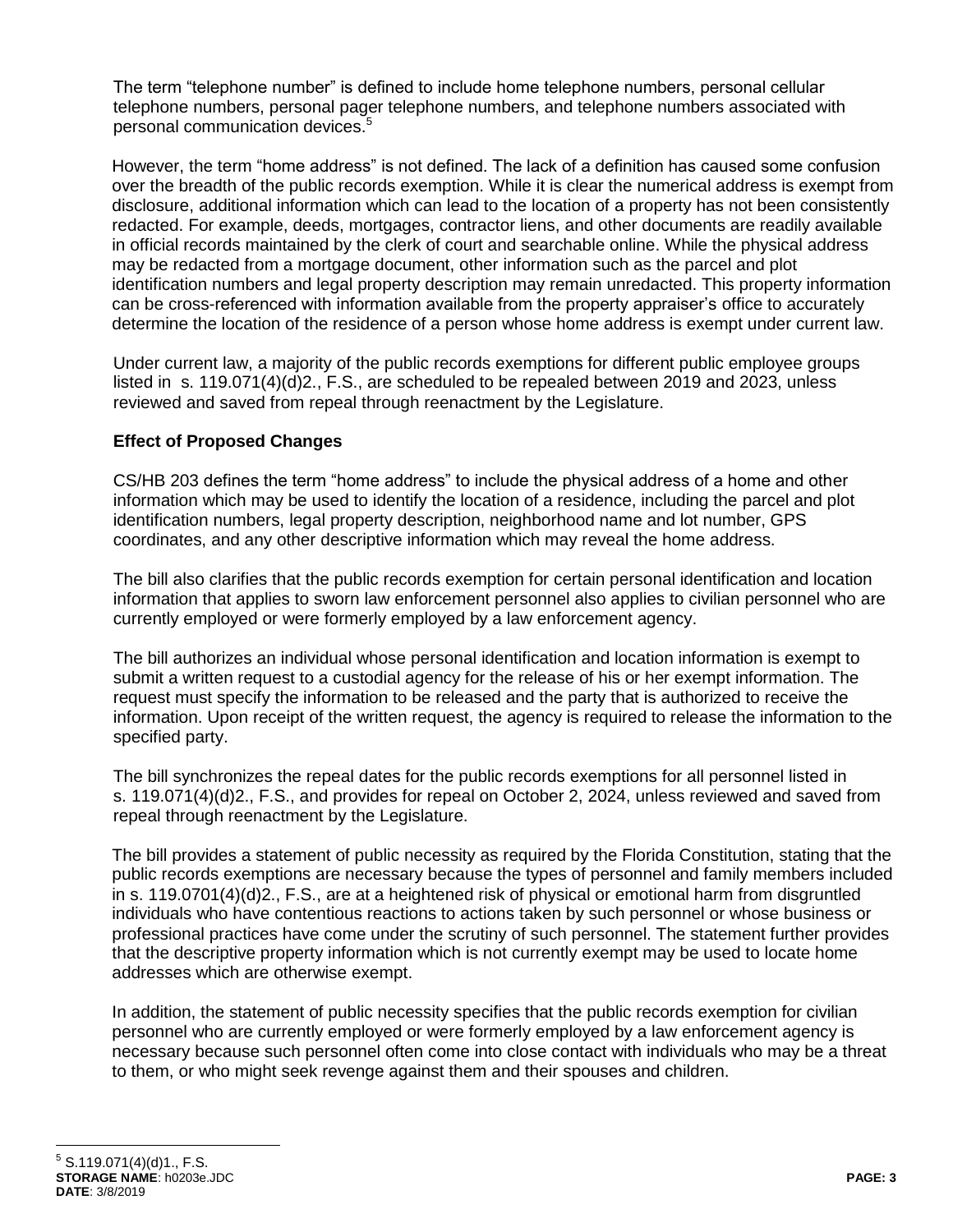### B. SECTION DIRECTORY:

- **Section 1:** Amends s. 119.071, F.S., relating to general exemptions from inspection or copying of public records.
- **Section 2:** Provides a public necessity statement.

**Section 3:** Provides an effective date of July 1, 2019.

# **II. FISCAL ANALYSIS & ECONOMIC IMPACT STATEMENT**

- A. FISCAL IMPACT ON STATE GOVERNMENT:
	- 1. Revenues:

None.

2. Expenditures:

None.

- B. FISCAL IMPACT ON LOCAL GOVERNMENTS:
	- 1. Revenues:

None.

2. Expenditures:

See Fiscal Comments.

C. DIRECT ECONOMIC IMPACT ON PRIVATE SECTOR:

None.

D. FISCAL COMMENTS:

The bill could have a minimal fiscal impact on clerks of court who are not currently redacting the information captured under the definition of "home address" as provided in the bill. The costs, however, would likely be absorbed in existing resources as they are part of the day-to-day responsibilities of the clerks.

## **III. COMMENTS**

- A. CONSTITUTIONAL ISSUES:
	- 1. Applicability of Municipality/County Mandates Provision:

Not applicable.

2. Other:

#### Vote Requirement

Article I, section 24(c) of the State Constitution requires a two-thirds vote of the members present and voting for final passage of a newly created or expanded public record exemption. The bill expands existing public record exemptions, thus, it requires a two-thirds vote for final passage.

#### Public Necessity Statement

Article I, section 24(c) of the State Constitution requires a public necessity statement for a newly created or expanded public record exemption. The bill expands existing public record exemptions, thus, it includes a public necessity statement.